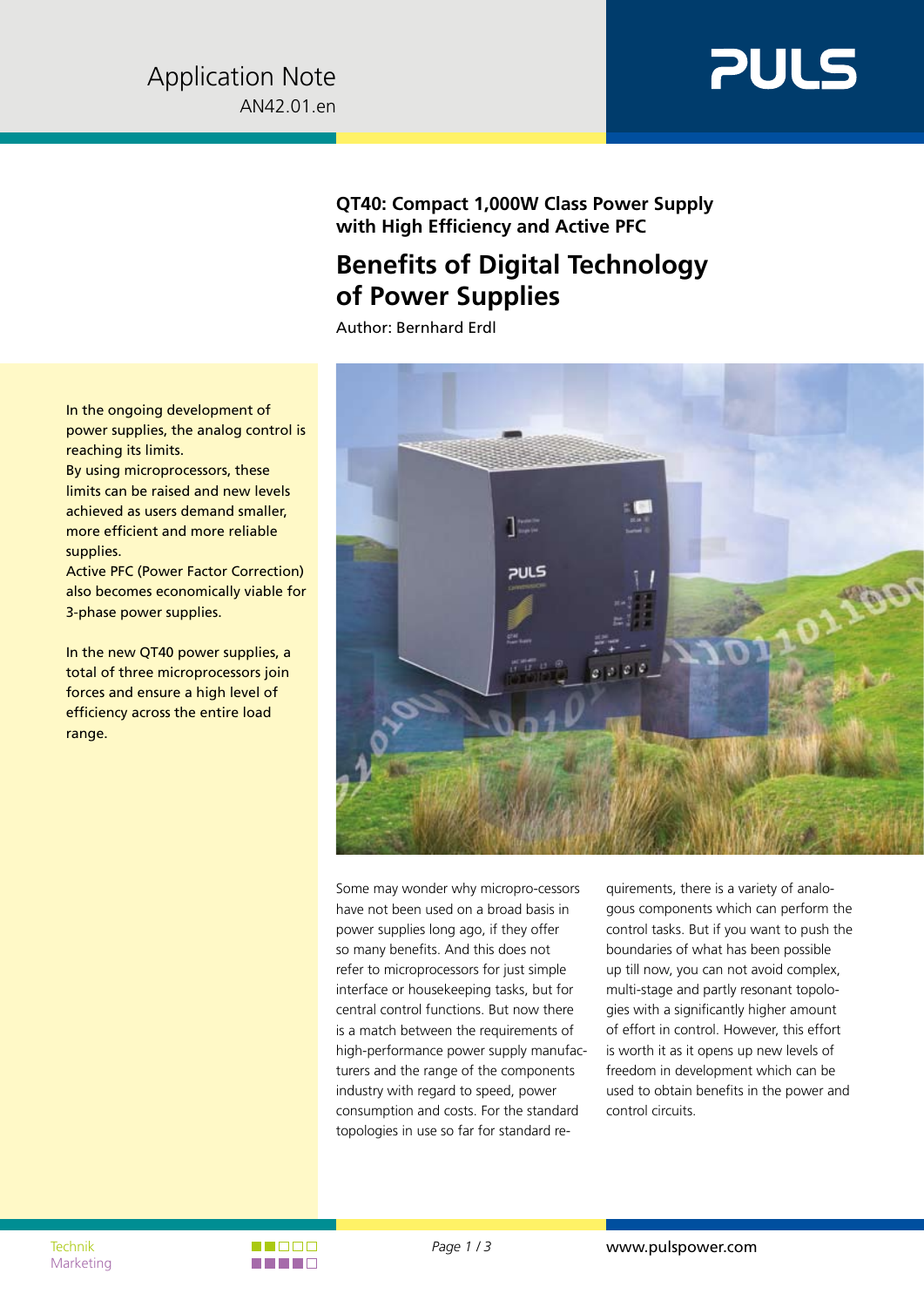# **Basic Benefits**

Digital controlling offers some benefits as it becomes affordable to use multi-stage topologies which use the power components more effectively and improves efficiency. Complex control functions can be implemented and the converters can be operated at the optimum operating point depending on the basic conditions. Reliability is increased through the lower number of components. During the development process, improvements can be done without having to replace the hardware. With software an effective protection of intellectual property is achieved.

#### **High Level of Efficiency**

The level of efficiency is the highest discipline in power supplies because the power losses occurring significantly determine the temperature rise and therefore size and reliability. Additional requirements such as a active PFC, transient supression circuits and wide input voltage ranges tend to result in a lower level of efficiency but are important for reliable operation of the system.

In addition to the efficiency during full loads, the efficiency in partial-load operation will also play a role in the future. Even the idle mode, which at first glance may seem exotic, is being taken into account more and more, as it can occur in certain applications for longer periods

of time. Here, a digital control allows for better behavior and less power loss. The diagrams on this page compare the data of three different devices in the 1,000 W class with 3-phase input, which were all brought to market in 2009 by renowned manufacturers.

It is clear that it is difficult to implement both low full-load and low partial-load power losses with standard concepts. Thanks to the digital control, the QT40 from PULS can solve this contradiction and achieve significantly better efficiency across all load ranges. The small power losses are not only beneficial for the power supplies but also for the entire panel installation in a cabinet.

# **Small and Lightweight**

The high level of efficiency permits heat sinks to be avoided completely and therefore the device can be built in a smaller and lighter way. At 1.5 kg, the weight of the OT40 is significantly less than that of the two competitive devices at 2.5 kg or 3.4 kg. The lower weight is particularly significant for devices of this power class, as the DIN- Rail and its mounting were not originally designed for the support of heavy devices. In combination with a large overall depth, the high weight creates a large leverage force and can result in problems during transport or operation in the event of shock and vibration

loads. For the QT40, PULS has therefore observed a moderate overall depth in addition to its low weight.

In addition, the QT40 device with the smallest installation volume has integrated mains fuses unlike the other devices and in many cases saves the space and costs of other circuit breakers.

#### **Benefits of the Active PFC**

Another reason for the low weight in the device from PULS is the Power Factor Correction that is implemented actively with high frequency instead of passively with low-frequency inductors. In addition to the lower weight, the behavior is always better with non-symmetric mains voltages. In this case, with a passive PFC the current in the phase with the lowest voltage drops back disproportional and must be equalized in the other two phases with additional current. Even at a 5% undervoltage in one phase, the current increases in the other phases by the factor of 1.4. With a 10% miss-balance increases the factor to 1.9 compared to the current flowing with symmetric mains voltage. With a 10% miss-balance there is actually no current flowing in the phase with the lowest voltage and this equals a 2-phase operation which means considerably higher stress for the power supply.